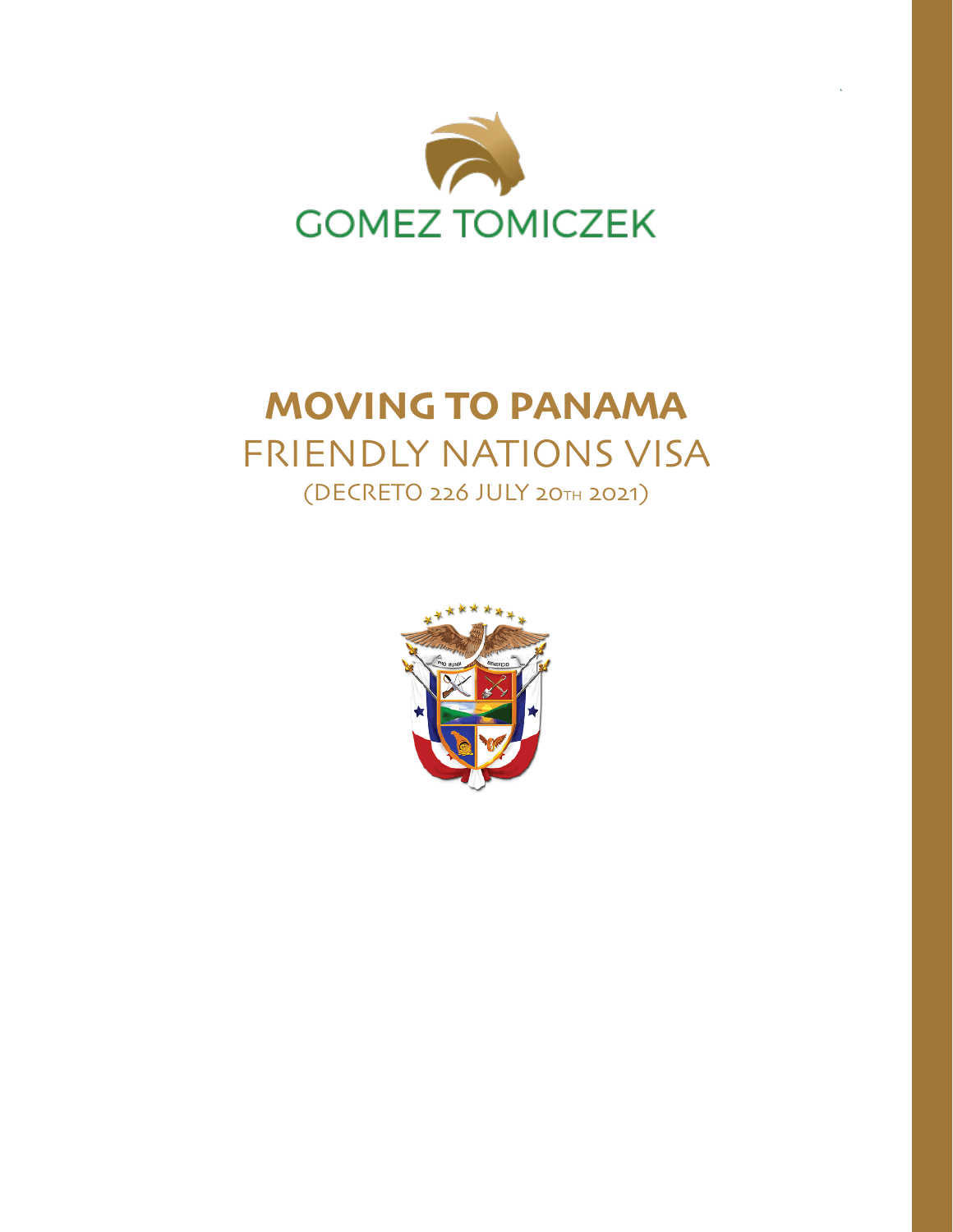

# **MOVING TO PANAMA**

## **FRIENDLY NATIONS VISA**

In May 2021, the requirements for an application under the *Friendly Nations Visa* were changed by the National Immigration Service, and after a transition period of three months, the list of required documents was updated again in July 2021. The *Friendly Nations Visa* was created in 2012 by the former President of Panama, Ricardo Martinelli, with the intention that *"citizens of friendly nations with professional and economic ties to the Republic of Panama" can apply for an permanent residence permit in Panama.*

**Which are the "Friendly Nations"?** Great Britain and Northern Ireland, Germany, Argentina, Australia, Republic of Korea, Austria, Brazil, Belgium, **Canada**, Spain, **USA**, Slovakia, France, Finland, Netherlands, Ireland, Japan, Norway, Czech Republic, Switzerland, Singapore, Uruguay, Chile, Sweden, Poland, Hungary, Greece, Portugal, Croatia, Estonia, Lithuania, Latvia, Cyprus, Malta, Serbia, Montenegro, Israel, Denmark, South Africa, New Zealand, Hong Kong, Luxembourg, Liechtenstein, Monaco, Andorra, San Marino, Costa Rica, Mexico and Paraguay.

## **What changes are there now to consider for an application under the Friendly Nations visa?**

The most important change concerns the method of application: **the Friendly Nations visa has been changed to a TWO-step procedure.** This means that, as before, the applicant(s) must submit an application through a Panamanian lawyer. Once the application is submitted, they will receive a temporary residence permit for six (6) months. **Once the file is successfully processed and the application has been approved, the applicant(s) will be granted a residence permit for two (2) years.**  Previously, it was possible to obtain a permanent residence permit by submitting a single application. Now, **all applicants must submit a second application after two**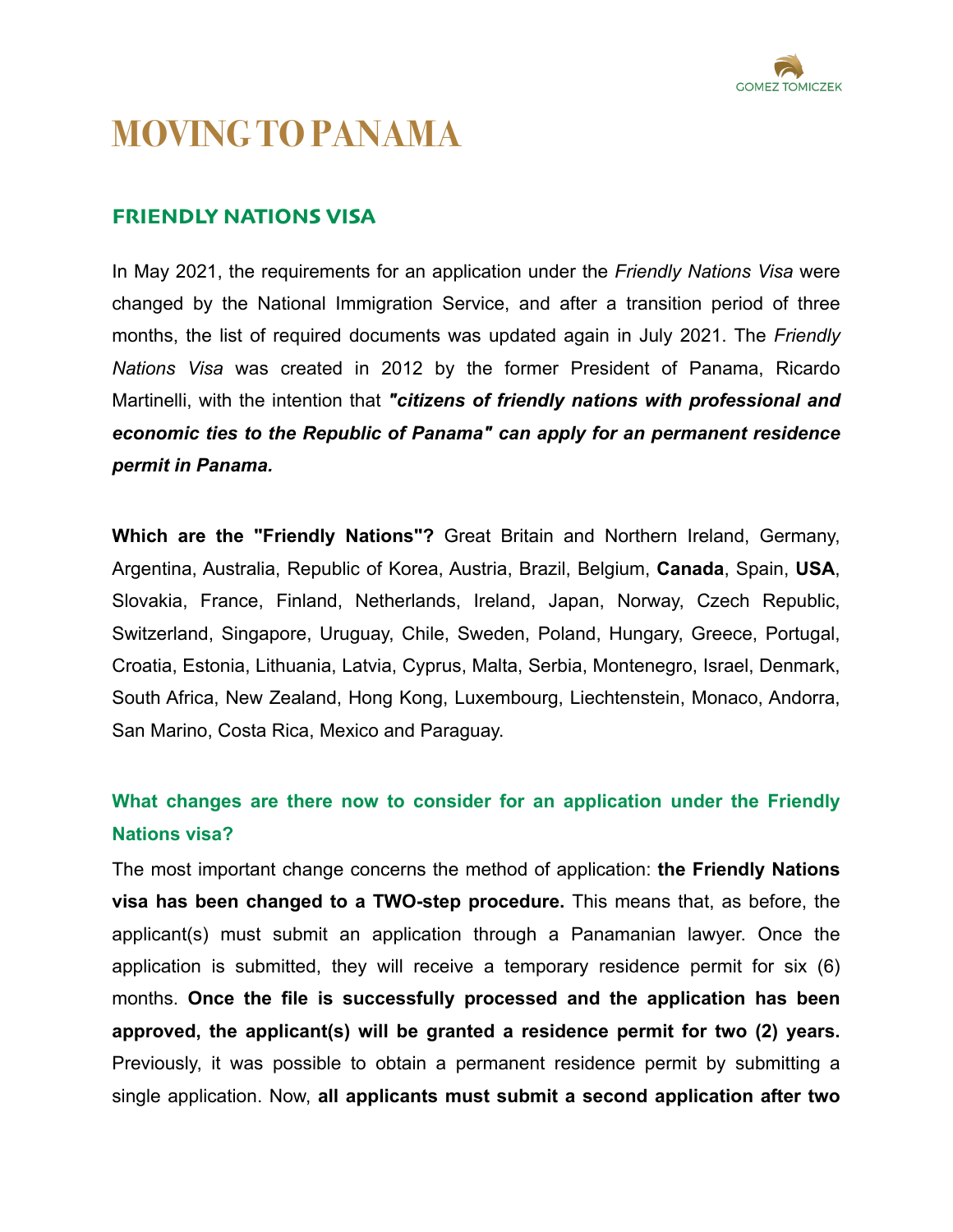

**(2) years (the second application must be submitted three months prior to the expiration of the 2-year residence permit)**, by presenting practically the same documents that were required in the first application (with the exception of the government application fees and the repatriation deposit), in order to obtain their permanent residence permit in Panama. Applicants go through more or less the same stages in the second application as in the first application.

The second important change relates to the *proof of economic activity* in Panama and the *proof of financial solvency*. Until now, it was mandatory to open a bank account in Panama and to incorporate a Panamanian company to meet these requirements (although the exact requirements have been continuously changed since 2012). **The obligatory opening of a bank account has now been abolished as a requirement for the Friendly Nations visa, as well as the prerequisite to incorporate (or acquire) a Panamanian company** with the intention of carrying out economic activities in Panama.

## **What are the new requirements to qualify for the Friendly Nations Visa?**

There are three options to qualify for the new Friendly Nations Visa. It is not possible to combine the investment options. *Which documents you need for which option will be explained in detail later.*

**Option 1: Real Estate Investment in Panama:** Investment in a real estate property in Panama with a minimum value of two hundred thousand US dollars (US\$200,000.00). *The acquisition of the real estate must take place BEFORE the first application is submitted. The land register extract of the acquired real estate is an important requirement for the application.* 

**Option 2: Investment in a time deposit - CD** *(Plazo Fijo)* **with a Panamanian bank:**  The CD must be at least two hundred thousand U.S. dollars (US\$200,000) and have a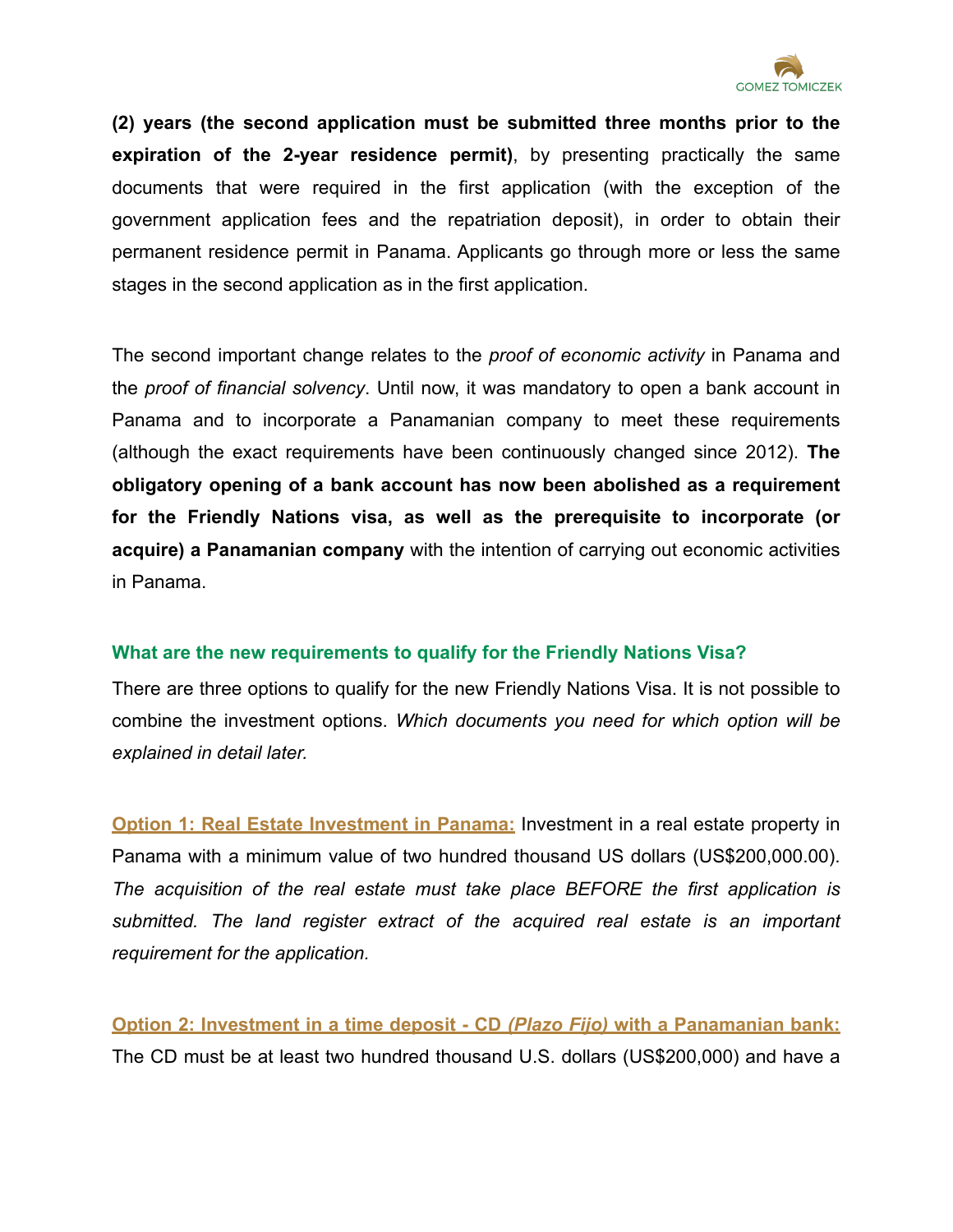

minimum term of three (3) years. *The investment in a time deposit must be made BEFORE the initial application.*

**Option 3: Job offer:** You have a binding job offer in Panama and a local company wants to hire you as an employee. In this case, the employer in Panama must submit various documents and you must also file an application for a work permit at the Ministry of Labor. Obtaining the work permit is a prerequisite for the successful evaluation of the residence permit.

## **WHAT DOCUMENTS DO I NEED?**

## **The general requirements are the same for ALL applicants (including spouses and children) and all three options mentioned above.**

#### **General requirements (to be met by ALL applicants):**

**1. Complete copy of the valid passport** (cover page, photo page with name, date of birth, passport number, date of issuance etc. and all other pages), notarized by a Panamanian notary public. Please note that the passport must be valid for at least another six (6) months at the time of application.

**2. Criminal Background Check**, issued by the competent authority in the country of origin or permanent residence: For any Residency application, the Panamanian National Migration Service requires an authenticated Criminal Background Check issued by a "federal", "central", or "national" police force or criminal investigation authority. This means that the applicant's **Criminal Background Check must cover the entire country** in which he or she is from, and **the document must be authenticated by Apostille or by the Panamanian Consulate in that country.**

In the **USA**, this would be the **Federal Bureau of Investigation (FBI)**. In Canada it would be the Royal Canadian Mounties (RCMP). In England, it would be The Association of Chief Police Officers.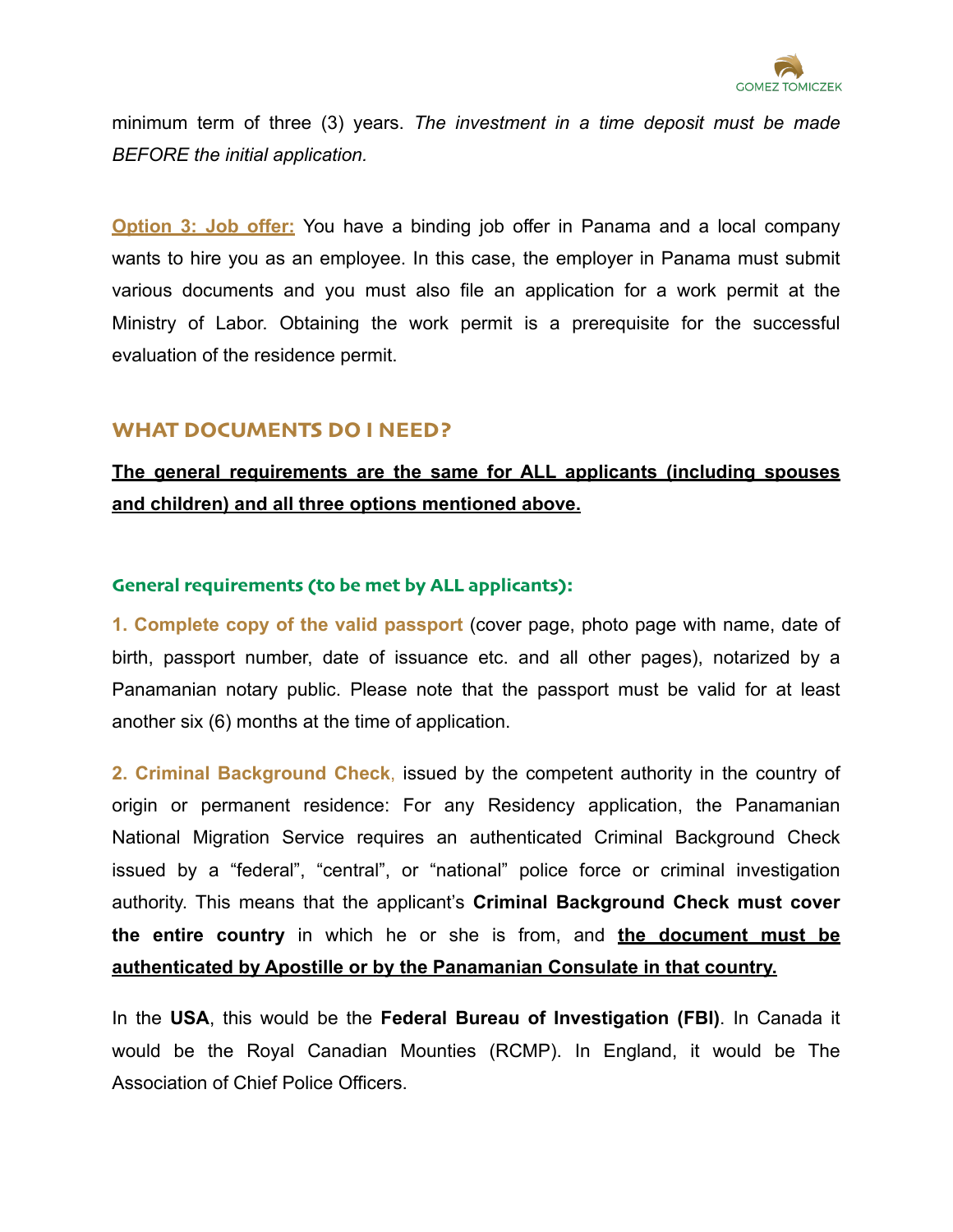

All applicants must be of good repute and, regardless of their country of origin, must not have any criminal record in the USA - FBI Register.

In the past, the National Migration Service used to accept local police reports from county sheriffs, city police, and constables, however after changes in the Law all criminal background checks must be issued by the national investigative authority of the country of citizenship of the applicant, or the country where the applicant has been a permanent resident for the previous seven (7) years.

*If the country of permanent residence is not the same as the country of origin, a proof of residence (with apostille) must also be submitted stating that the residence has been in that country for more than seven (7) years.* 

**IMPORTANT NOTICE**: The Criminal Background Check is **valid for six (6) months**  (unless stated otherwise), except if the applicant LEAVES THE PANAMANIAN TERRITORY. **If the applicant leaves Panama the document looses its validity automatically.** The document must be duly authenticated (Apostille or local Panamanian consulate).

**3. Certificate of Good Health** issued by a licensed physician in Panama. The certification must not be older than three (3) months.

## **4. State application fees:**

4.1. Cashier's check for USD\$ 250 in favor of the National Treasury (application fee) per applicant.

4.2. Cashier's check for USD\$ 800 in favor of the National Migration Service (repatriation deposit) per applicant.

**NOTE**: *The checks are not refundable by the Republic of Panama, no matter if the application was assessed positively or negatively. Children under twelve (12) years of age are excluded from the USD\$800 Repatriation Deposit.*

**5. Affidavit** (application form with personal information).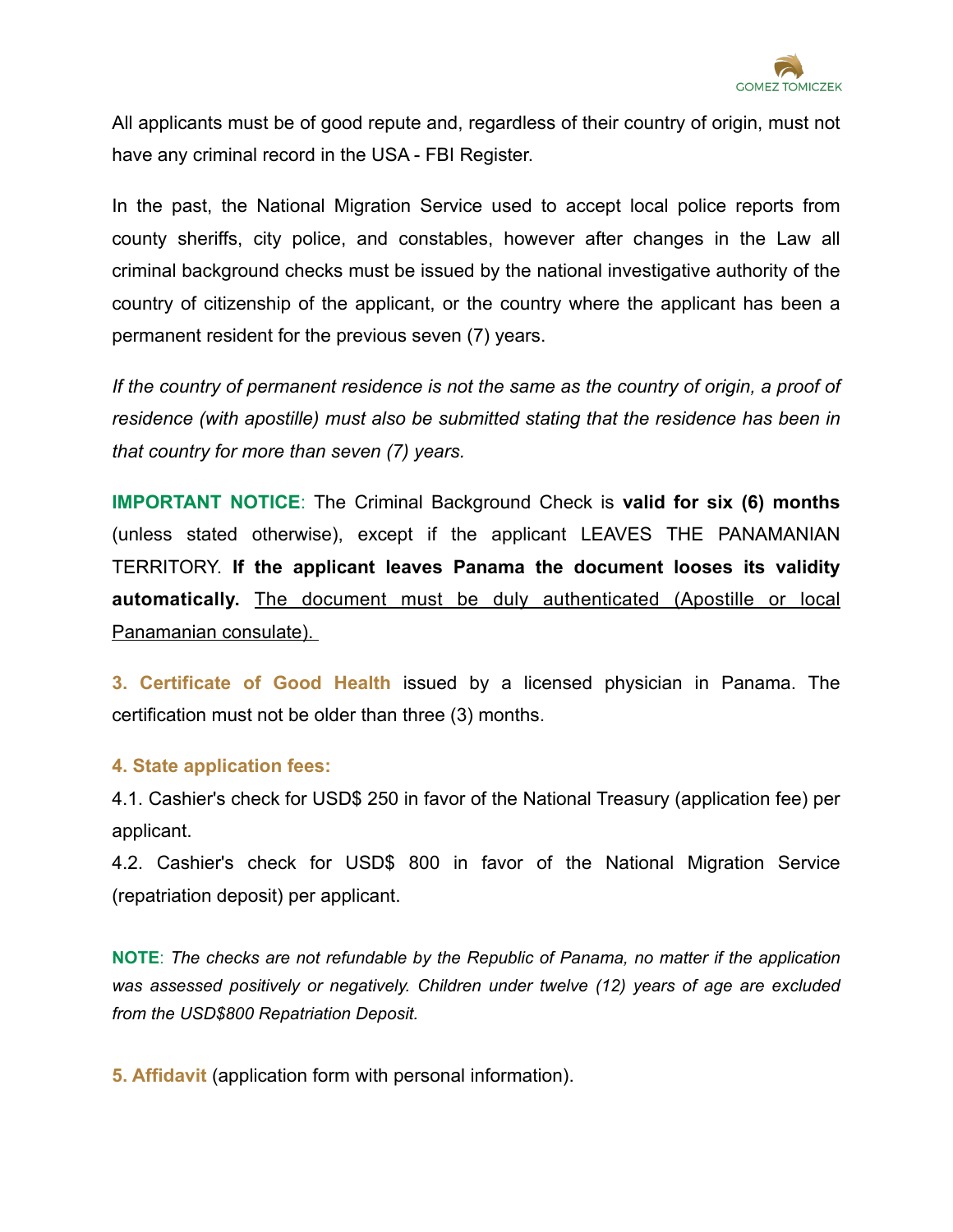

**6. Five (5) passport sized photos** (white background).

**7. Power of Attorney and Formal Application,** signed by a licensed Attorney in Panama.

#### **IMPORTANT! Authentication and translation of documents:**

- **A. All documents NOT issued in Panama must be duly authenticated (by means of apostille or diplomatic certification).**
- **B. All documents NOT issued in Spanish must be translated into Spanish by an authorized interpreter in Panama.**

**If you are applying as a MARRIED COUPLE or a FAMILY, you must also submit the following documents:** 

**8. Proof of family relationship: marriage certificate (married couple) and/or birth certificate (ONLY if children are included in the application). The marriage certificate and birth certificate must not be older than six (6) months (date of issuance). The documents must be duly authenticated by apostille or diplomatic certification.** *The birth certificate must only be presented if children are included in the application.*

**9. Declaration of liability (duly notarized).** *Only necessary if the application is filed as a married couple or family.* 

**10. Proof of domicile in Panama:** Electricity bill and (notarized) rental agreement (rental period of at least one year) OR land register extract (in case of real estate investment). *Only necessary if the application is submitted as a married couple or family.*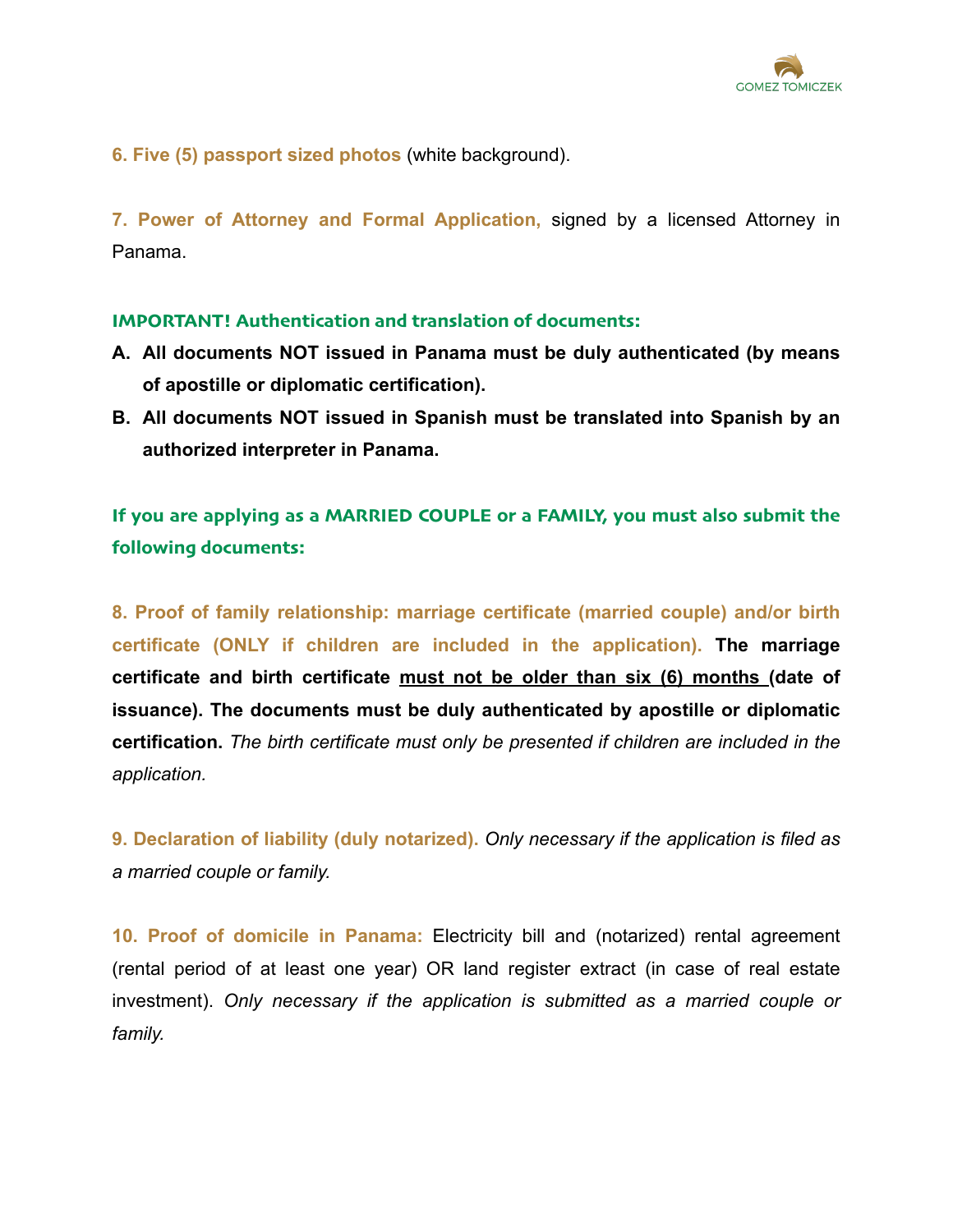

# **ADDITIONAL DOCUMENTS OPTION 1 - REAL ESTATE INVESTMENT IN**

## **PANAMA:**

## **A) Land register extract: Acquisition of ONE (1) property in Panama whose cadastral value is at least two hundred thousand U.S. dollars (US\$200,000).**

The property must be acquired BEFORE the FRIST application is submitted. It is not possible to purchase several properties (e.g. three apartments) and combine their value to reach the required minimum investment amount. There are no legal requirements regarding the use of the property: it is possible to invest in a house, apartment, commercial property, agricultural land or waste land, etc. However, the property must be titled, *Derechos Posesorios* or *Rights of Possession (ROP)* are not accepted by the National Immigration Service.

*The extract from the land register must not be older than six (6) months.*

The investment can be made either as a natural person or in the name of a legal entity (company or foundation), as long as it can be proven that the main applicant is the final beneficiary of the company or foundation which is the legal owner of the property (in this case, additional documents must be submitted).

## **ADDITIONAL DOCUMENTS OPTION 2 - INVESTMENT IN A TIME DEPOSIT (CD) IN PANAMA:**

**B) Bank Certificate: which confirms that the time deposit (CD) exists, the name of the investor, the value of the CD, the term and that the deposit is free from encumbrances.** 

*The bank's certificate must not be older than thirty (30) days and must be duly signed and sealed by the bank.*

Besides investing in real estate in Panama, the National Immigration Service also offers a second option: investment in a CD *(Plazo Fijo)* with a Panamanian bank. **The CD must be at least two hundred thousand U.S. dollars (US\$200,000) and have a**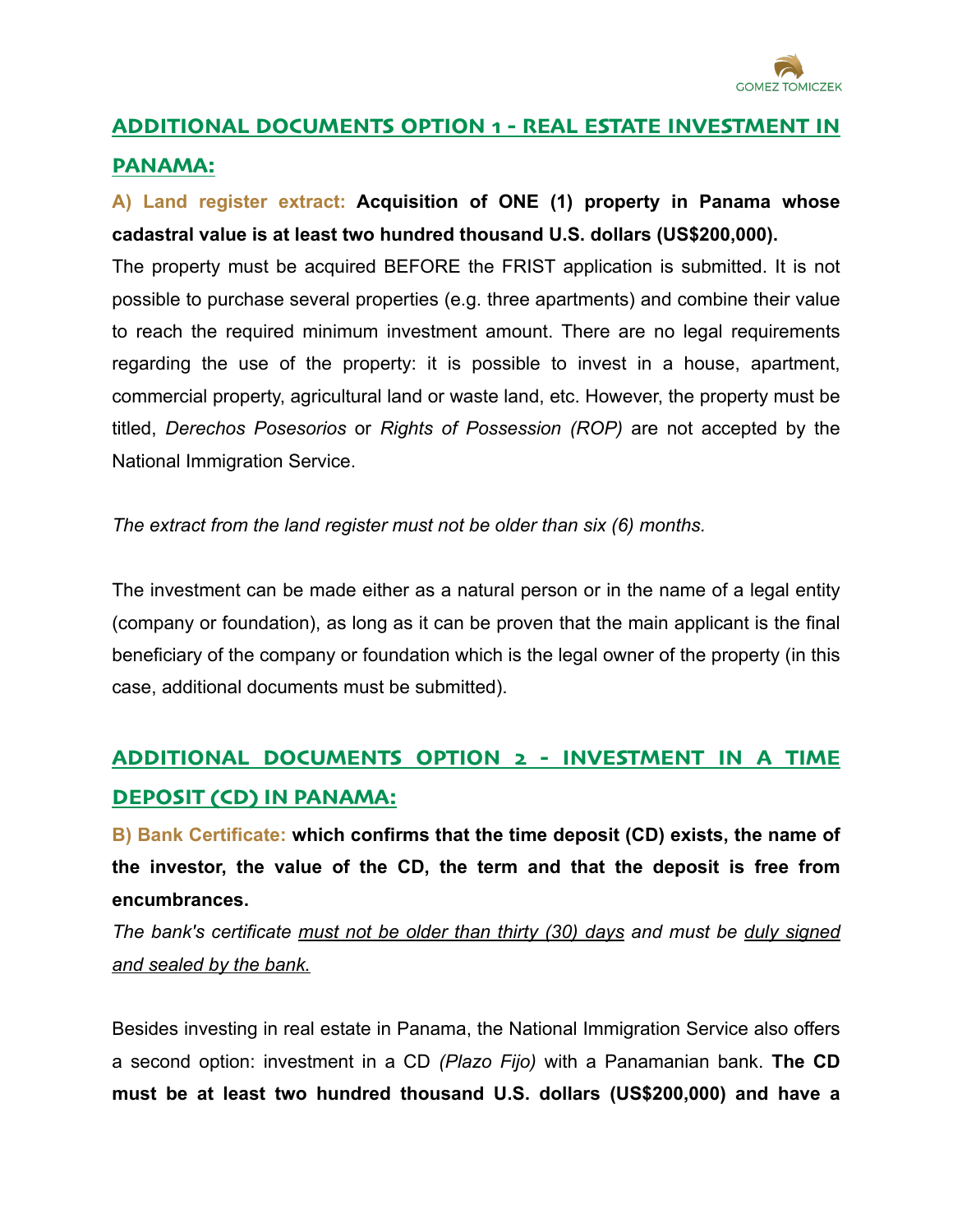

**minimum term of three (3) years.** It is possible that the CD is held under the personal name of the main applicant or in the name of a Panamanian company or foundation, as long as it is proven that the main applicant is the final beneficiary of the company/ foundation. *According to the current Tax Code of Panama, any interests generated from a savings account or time deposit in a bank in Panama are not taxable in Panama.* 

## **INFORMATION ABOUT CD INVESTMENT OPPORTUNITIES IN PANAMA**

On the internet you will find information about interest rates of 5 to 6% at Panamanian banks, but are these figures realistic and feasible? In fact there are promotions of investment opportunities of up to 7% in Panama, but the trustworthiness of those offers is questionable. *If an offer sounds too good to be true, it usually is.* This rule also applies for Panama.

We work exclusively with reputable banks in Panama, which also have a good international rating. *For example, a time deposit of 200,000US\$ with a term of three (3) years and monthly payment of interests you can expect an interest rate of 3%. If the term is longer (up to 5 years) or the interest is paid annually (or at the end of the term), the interest rate will also increase.* 

## **BANKWESEN: KONTOERÖFFNUNG IN PANAMA**

All banks in Panama offer savings and checking accounts (checkbook), as well as time deposits (CD), ATM *(tarjeta clave)*, debit and credit cards, and many offer full online banking. There are currently 78 banks operating in Panama, 29 with international license. The government owns two banks (*Banco Nacional* and *Caja de Ahorros*) which make it easier for locals to obtain bank products, but generally impose extensive requirements on foreigners.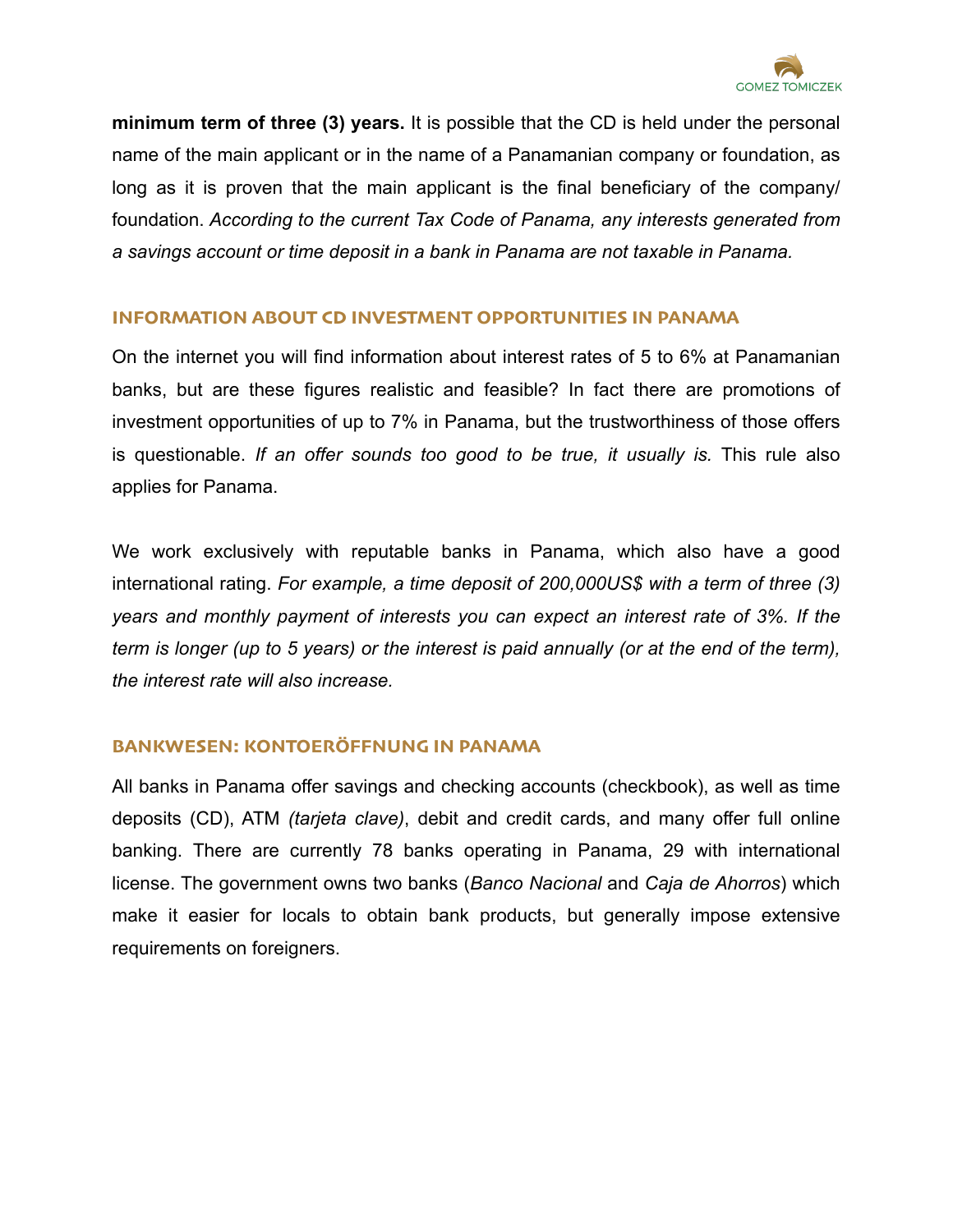

The leading banks in Panama with their respective ratings are (as of 2021), *in alphabetical order:* 

- <span id="page-8-8"></span>• BAC International (BB+ / July 2021)[1](#page-8-0)
- <span id="page-8-9"></span>• Banco General (BBB- / May 2021)[2](#page-8-1)
- <span id="page-8-10"></span>• Banesco (Panama) (A- / April 2021[\)3](#page-8-2)
- <span id="page-8-11"></span>• Banistmo (BB+ / July 2021)[4](#page-8-3)
- <span id="page-8-12"></span>• Capital Bank (A- / December 2020)[5](#page-8-4)
- <span id="page-8-13"></span>• Credicorp Bank (BB+ / February 2021)[6](#page-8-5)
- <span id="page-8-14"></span>• Global Bank (BB+ / February 2021)[7](#page-8-6)
- <span id="page-8-15"></span>• Multibank, Inc. (BB+ / July 2021)<sup>[8](#page-8-7)</sup>

Each bank has its own (internal) regulations regarding the opening of bank accounts for foreigners in Panama. Many banks only accept foreign clients if they already have a (permanent) residence permit in Panama. Other banks approve the opening of an account within the framework of the application for a residence permit *(generally, this must be certified by a lawyer).*

**Generally speaking, we advise our clients to prepare the following documents for a fast and easy bank account opening process in Panama:** 

**a) Bank Reference Letter:** At least one (1), preferably two (2) bank reference letters from two different banks in the country of origin or country of permanent residence.

<span id="page-8-0"></span>[<sup>1</sup>](#page-8-8) FitchRatings<https://www.fitchratings.com>

<span id="page-8-1"></span>[<sup>2</sup>](#page-8-9) FitchRatings<https://www.fitchratings.com>

<span id="page-8-2"></span>[<sup>3</sup>](#page-8-10) FitchRatings<https://www.fitchratings.com>

<span id="page-8-3"></span>[<sup>4</sup>](#page-8-11) FitchRatings<https://www.fitchratings.com>

<span id="page-8-4"></span><sup>5</sup> Moody's [https://www.capitalbank.com.pa/portfolio-items/https-www-capitalbank-com-pa-wp-content-uploads-2021-07-para](https://www.capitalbank.com.pa/portfolio-items/https-www-capitalbank-com-pa-wp-content-uploads-2021-07-para-pesta%C3%B1a-2020-1-1-jpg/) [pestaña-2020-1-1-jpg/](https://www.capitalbank.com.pa/portfolio-items/https-www-capitalbank-com-pa-wp-content-uploads-2021-07-para-pesta%C3%B1a-2020-1-1-jpg/)

<span id="page-8-5"></span>[<sup>6</sup>](#page-8-13) FitchRatings<https://www.fitchratings.com>

<span id="page-8-6"></span>[<sup>7</sup>](#page-8-14) FitchRatings<https://www.fitchratings.com>

<span id="page-8-7"></span>[<sup>8</sup>](#page-8-15) FitchRatings<https://www.fitchratings.com>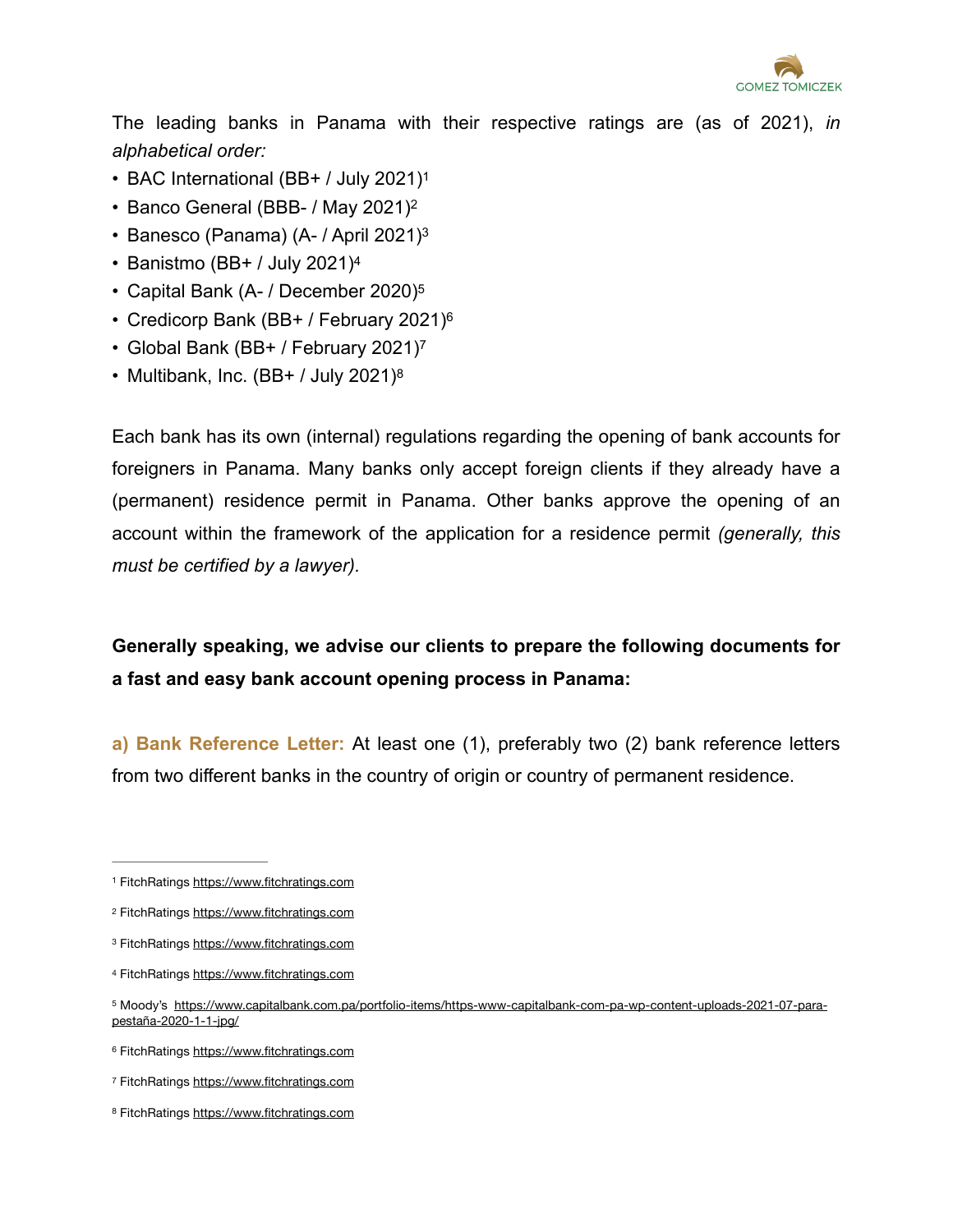#### **BANKS LETTER HEAD**

Bank XY International 21 Venice Street 4th Floor PO Box 364 Rome, Italy

Telephone: +011 2345/6789 Fax: +011 2345/6789 Email: international@bankxy.com Website: www.bankxy.com

To:<br>**BANK NAME** Panama, Republic of Panama

**March 6th, 2014** 

#### **Bank Reference - \*Person's Name\***

At the request of our client, Mr./ Mrs. **\*PERSON'S NAME\*** holder of Passport No.\*\*\* with birth date \*\*\*, we are pleased to state that he/she has been client of this Bank since \*Date When Account was opened\* (must be more than a year). The current average balance in the account(s) as of March 6th, 2014 varies from low four-figures to low six-figure range.

Furthermore, we confirm that the account(s) held by the subject have been conducted properly up to our satisfaction.

We give the foregoing information without any responsibility on the part of the Bank or any of its officers.

Yours faithfully,

Name and signature Banker Bank XY International

#### **MUSTER: BANKREFERENZSCHREIBEN**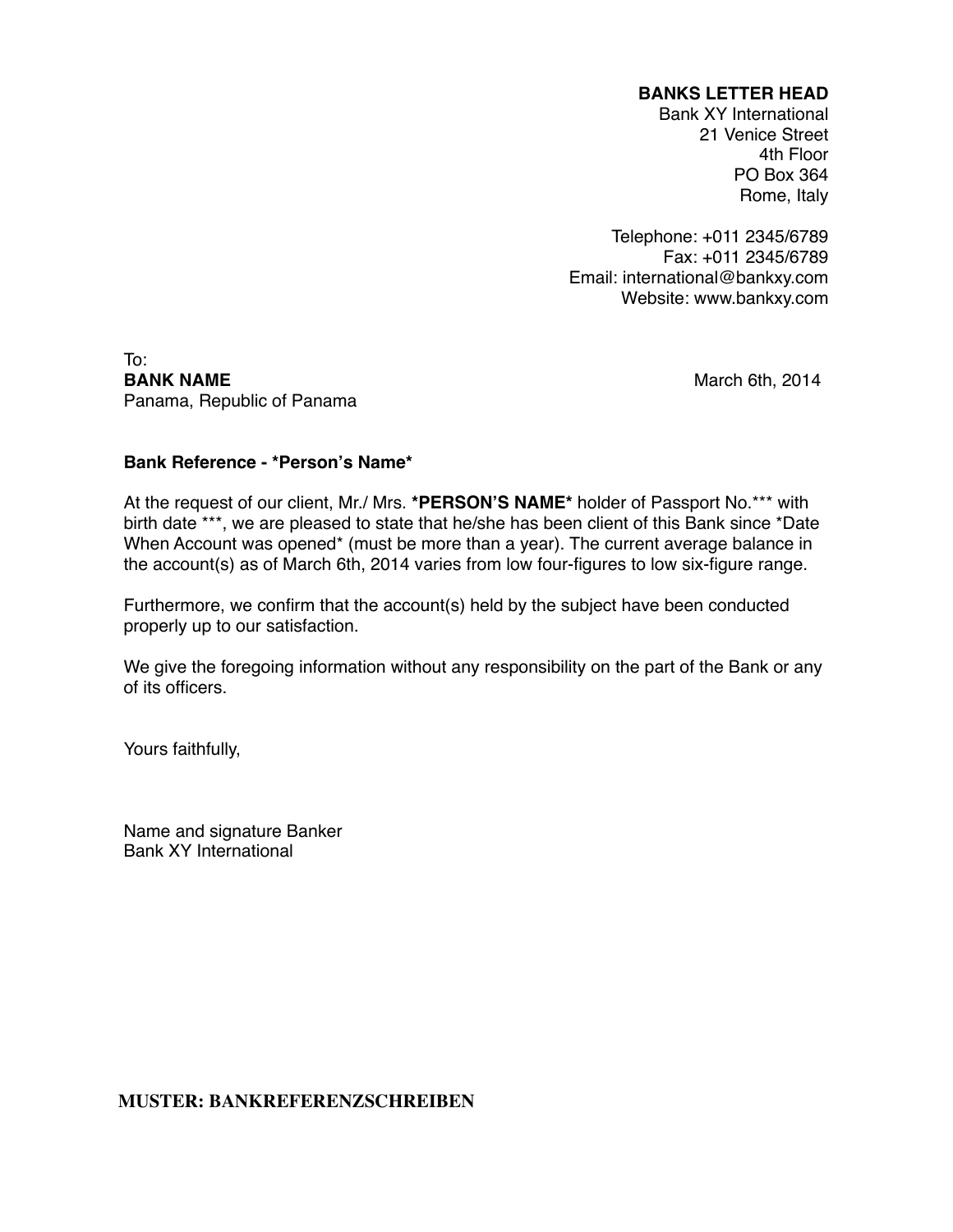

## **The bank reference letter must contain the following important information:**

A. Duration of the business relationship (preferably 3 years or longer).

B. That the business relationship has always been satisfactory.

C. Direct contact details (name, telephone number, address, e-mail, fax, etc.) of the responsible person in charge of the bank (The Panamanian bank wants to verify the information provided).

D. The original signature of the employee of the bank issuing the bank reference letter. Letters signed with an electronic signature are most of the times not accepted by the bank in Panama.

E. The bank reference letter must be written in English or Spanish, otherwise the document must be translated in advance by a licensed translator in Panama.

**b) Proof of Income:** Due to the legal regulations in Panama, the bank is obligated to determine the source of income of the client. The bank must ensure that the funds that will be deposited in the bank account in the future derived from legal sources.

If the bank registers irregularities in the account movements, transfers may be cancelled, the account will be blocked and a report will be made to the UAF (*Unidad de Análisis Financiero* - hence the state authority for financial analysis).

## **Proof of income can usually be provided by means of the following documents:**

A. The last two income tax returns OR

B. The three (3) most recent pay slips along with a certificate of employment issued by the employer or the employment contract (the document must include information such as the amount of the monthly salary, position, and length of employment).

Due to Panamanian law, wire transactions over US\$10,000 must be approved and authorized in advance by the bank. *This means that in addition to your monthly income, you must provide the bank with a proof of origin of the funds being invested in the time deposit. For example, a certificate of inheritance, real estate sales contract, certificate from your bank confirming the closure of a previous savings accounts, etc.*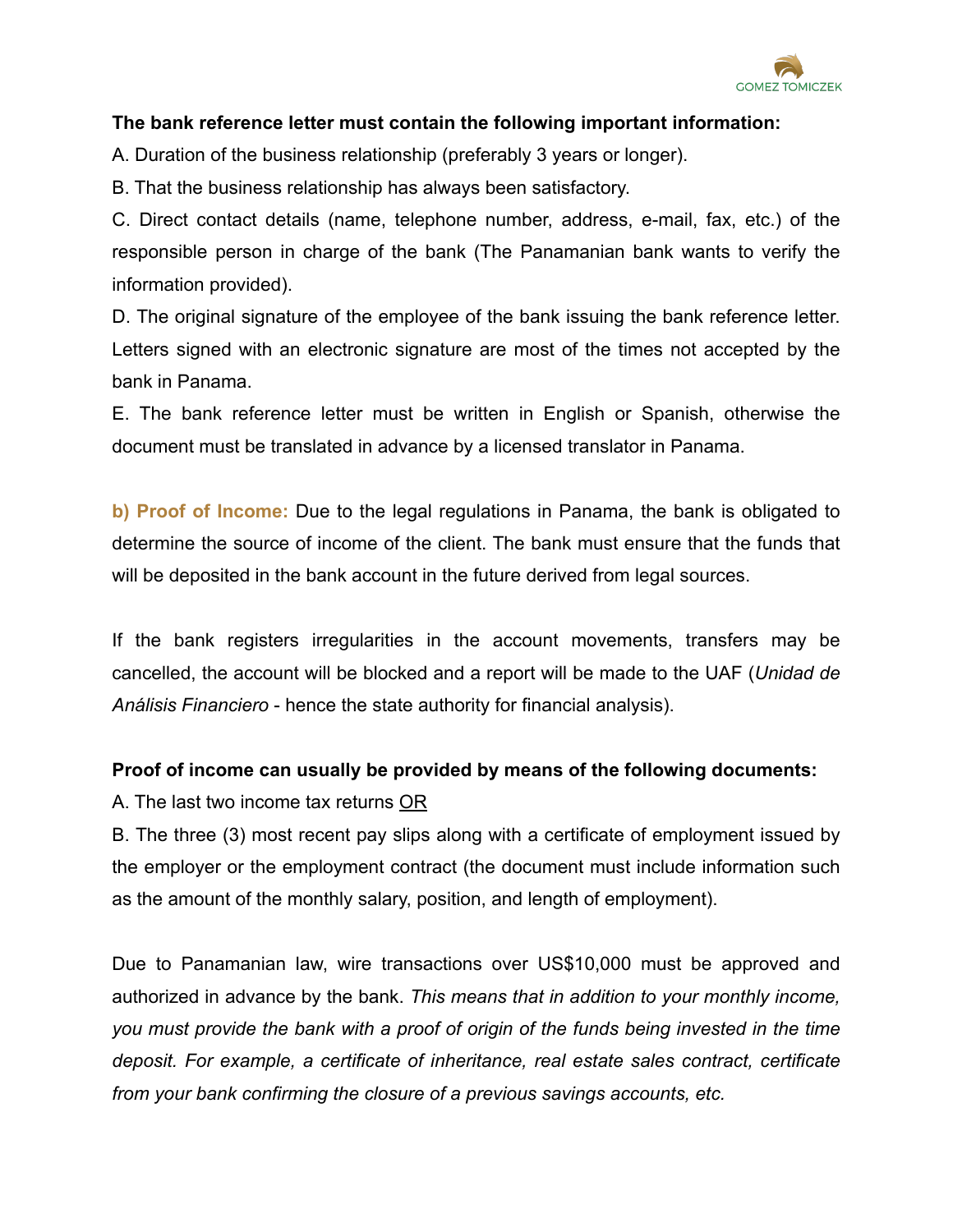

**c) Passport and second identification document** (driving license or identity card).

**d) Commercial reference letter,** and in some cases a **certificate issued by a licensed attorney in Panama** that the client is opening the account for immigration purposes (foreigners without residence permit in Panama).

**e) Proof of domicile in Panama:** Electricity bill or (notarized) lease agreement. (Lease term at least one year). *Not required at all banks.*

## **ADDITIONAL DOCUMENTS OPTION 3 - JOB OFFER IN PANAMA:**

<span id="page-11-1"></span>You have a binding job offer in Panama and a Panamanian company wants to hire you as an employee. You must be enrolled with social security and your monthly salary must be at least US\$850<sup>[9](#page-11-0)</sup>. In addition, it is necessary to apply for a work permit, which is issued by the Ministry of Labor of Panama. The application for the work permit must be filed immediately after submitting the application for the residence permit. *Obtaining the work permit is a prerequisite for obtaining the residence permit.*

**C) Letter of employment:** formal letter of employment issued by the employer in Panama (signed by the legal representative of the company) confirming the job offer (position), the monthly salary and the commitment to cover the repatriation costs.

**D) Extract from the commercial register** of the employer in Panama.

**E) Business license** of the employer in Panama.

**F) Work Permit** granted by the Ministry of Labor in Panama.

<span id="page-11-0"></span>[<sup>9</sup>](#page-11-1) Article 79 of the Migration Law Decree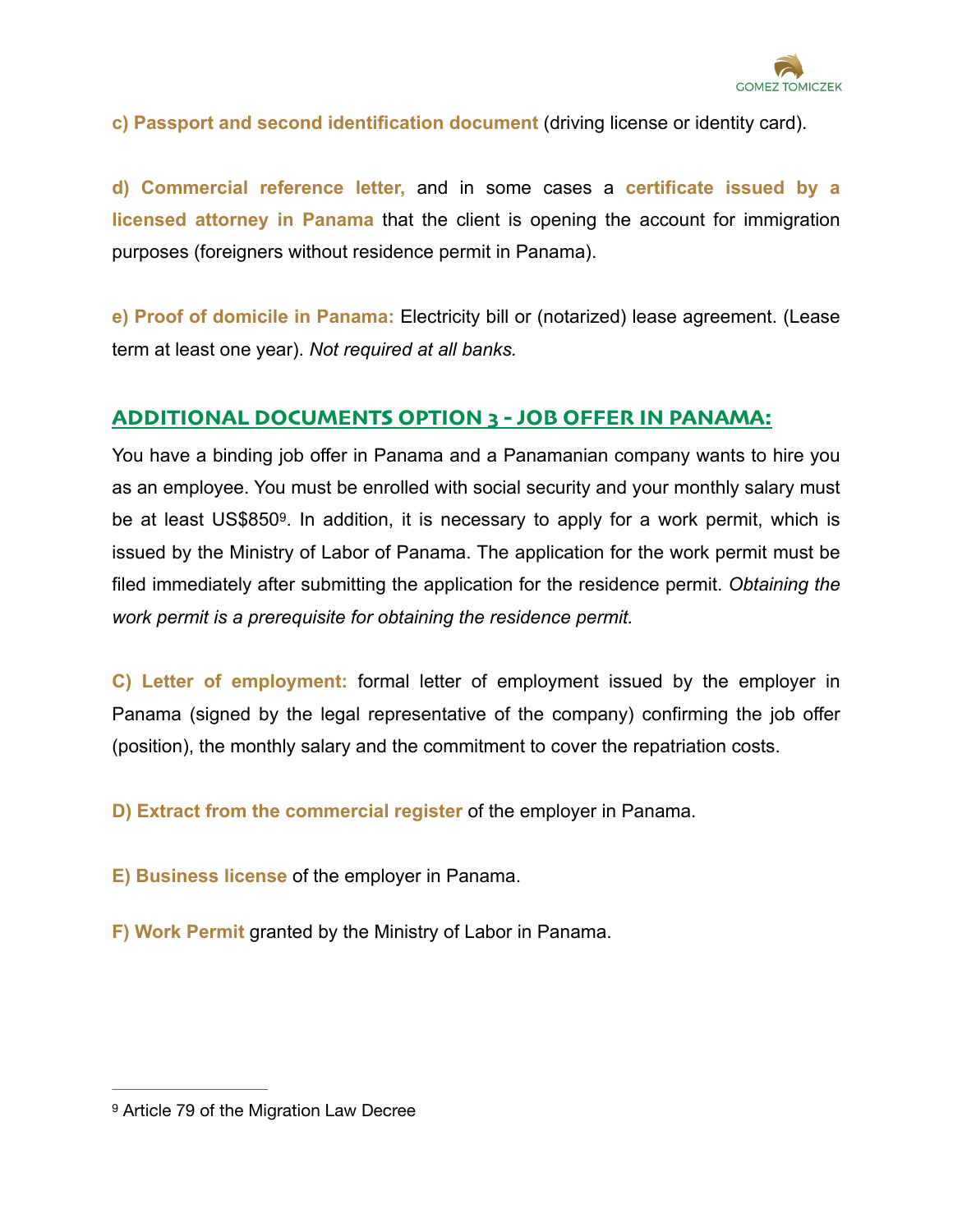

## **Documents required for the work permit**

**The work permit application is a separate procedure and must be submitted at the Ministry of Labor.** After the residency application has been presented to the National Immigration Service, the application for work permit must be filed at the Ministry of Labor. As soon as the resolution of the Ministry of Labor has been granted, it must be presented to the National Immigration Service within the ongoing proceeding.

**The work permit is issued for three (3) years and may be renewed for the same period of time.** 

**G) Power of attorney and formal application** signed by a licensed attorney in Panama.

**H) Certificate of Migration Status:** a certificate of the applicant's immigration status (with stamp marks) issued by the National Immigration Service.

**I) Copy of migration ID card (issued by the National Immigration Service):** duly notarized by a Panamanian notary public.

**J) Five (5) passport sized photos** (pure white background), with the name of the applicant written on the reverse side.

**K) Resolution of residence permit issued by the National Immigration Service,** *if available.* 

**For the renewal of the work permit, in addition to the documents mentioned above, the following requirements must be met:** 

**L)** Proof of payment of **the last nine (9) social security contributions or income tax return** (including certificate of good standing issued by the tax authority).